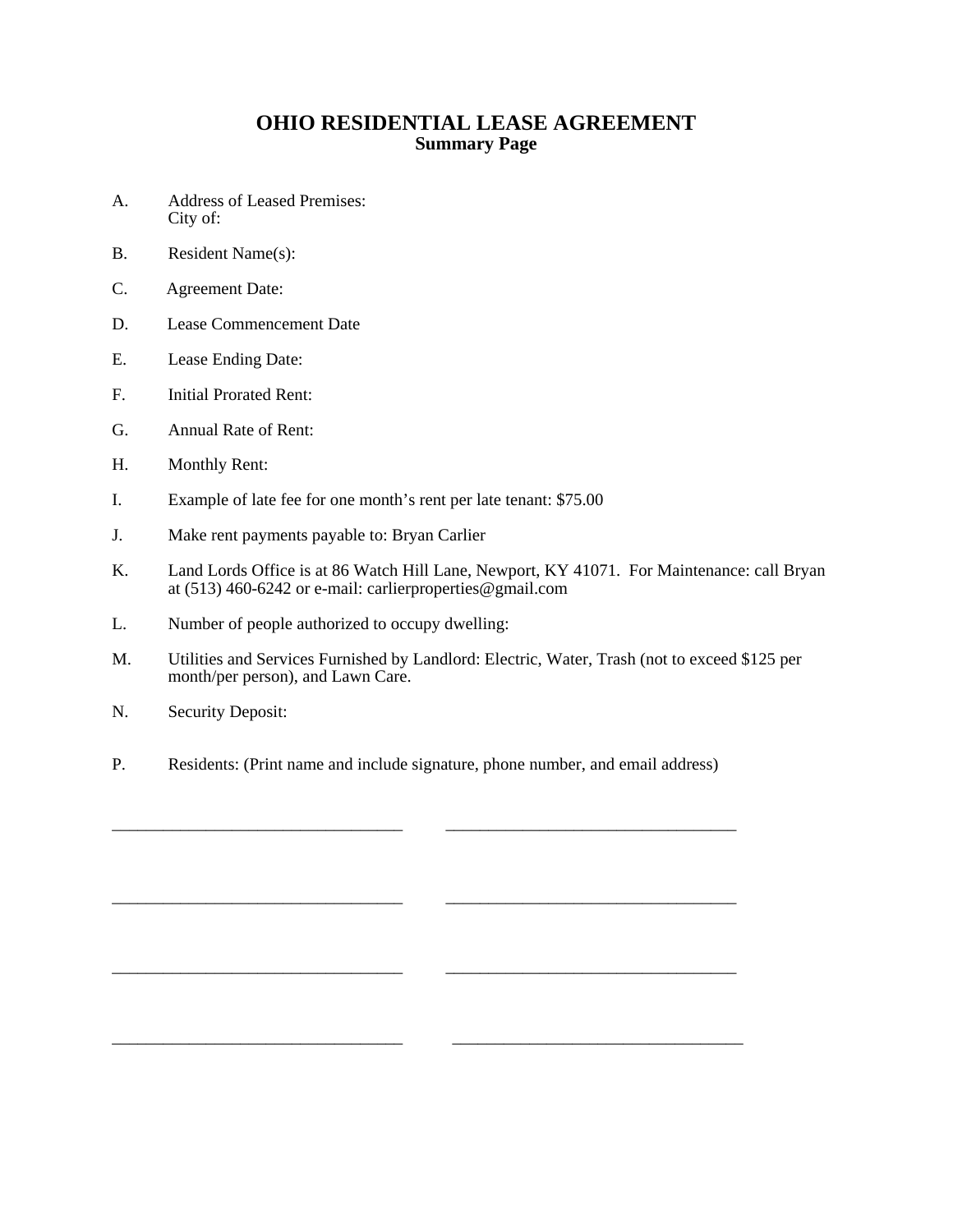THIS LEASE, for the premises designated in Summary Provision "A", hereinafter referred to as the "Premises", is between the parties named in Summary Provision "B", jointly and severally, hereinafter referred to as "Residents" and Bryan Carlier, as owner, hereinafter referred to as "Landlord," is made the date stated in Summary Provision "C", as used in this Lease, the term "Community" shall mean the land on which the Premises is situated as well as the neighborhood and/or houses or other structures in reasonable proximity to the Premises, and Landlord and Residents agree that:

 Landlord lets and Residents take the Premises to be used and occupied as a strictly private residential dwelling by Residents. The commencement date of this Lease is specified in Summary Provision "D" and shall end on the date specified in Summary Provision "E", unless sooner terminated as hereinafter provided. If this Lease begins on a day other than the first of the month, then the initial term sum until the first day of the first month of the term is specified in Summary Provision "F." The annual rate of rent is specified in Summary Provision "G", is payable in monthly installments in the amount specified in Summary Provision "H", payable in advance of the first day of each and every calendar month during said term, **except** that the rent for the first full month or from commencement of Lease to end of first calendar month shall be payable on execution of this Lease by Residents and shall be paid only by check or cash. Any rent paid after the FIRST of the month is delinquent and acceptance of rent shall be at the sole discretion of Landlord. In any circumstance, any rent accepted after the fifth day of the month shall be paid with a late fee equal to \$75 per late resident then due and owing, as an example, if one month's rent is late, based on the rental rate stated in the Lease, the late fee would be the amount stated in Summary Provision "I".

The Residents agree to perform all of the following obligations:

**First** - **How and When to Pay Rent:** To pay the rent, as above provided. Rents are to be paid via check or cash. Checks are to be made payable to Landlord. If any rent check is returned for nonsufficient funds, then the Landlord may, at its sole option, declare the Residents to be in default for nonpayment of rent or may accept the full monthly rental in the form of a check or cash, plus an additional \$35.00 NSF charge as liquidated damages for costs incurred, and any appropriate late fee. If Residents' check is returned for non-sufficient funds, all future payments to Landlord shall be made in the form of cash.

 Landlord will maintain an office at the address stated in Summary Provision "K", or at such other place as Landlord may from time to time designate in writing. Residents will be kept advised of any changes in the location or address of the office and business hours. Rent and other charges shall be paid, notices shall be delivered and requests for information and written requests for repairs shall be delivered to the Landlord via check or cash or (at landlord discretion) at said office. Requests for maintenance and/or repairs should also be called in to the maintenance phone number which is stated in Summary Provision "K", or any other number that Landlord may designate from time to time.

**Second** - **Prohibited Uses of Premises:** To use the Premises or any part thereof only as a private residential dwelling by no more than the number of persons specified in Summary Provision "L". All occupants of the Premises have been included in the original application. If, at any time during the term of Residents' Lease a person or persons are living in the Premises who were not included in the original Application, the Landlord has the option, at its sole discretion, to (1) allow the occupant to remain in his Premises and require the occupant to sign this Agreement, provided the additional occupant meets all other rental standards, including income, criminal history and credit score, then in effect with Landlord for the specific property; or (2) declare Residents to be in Default and terminate said Agreement; Residents shall not sell, assign, or transfer this Lease, or underlet Premises or any part thereof without prior written consent of Landlord. Any sale, assignment, transfer, or underletting of this Lease without previous written consent of Landlord shall be void. If Landlord consents to an assignment or underletting hereof, this shall not constitute a waiver of Landlord's right to prohibit future assignments and/or underletting. The character of occupancy of Premises, as above restricted, is a special consideration for granting of this Lease. Any violation by Residents of this provision or of the restriction against subletting or assignment shall constitute Default under this Agreement.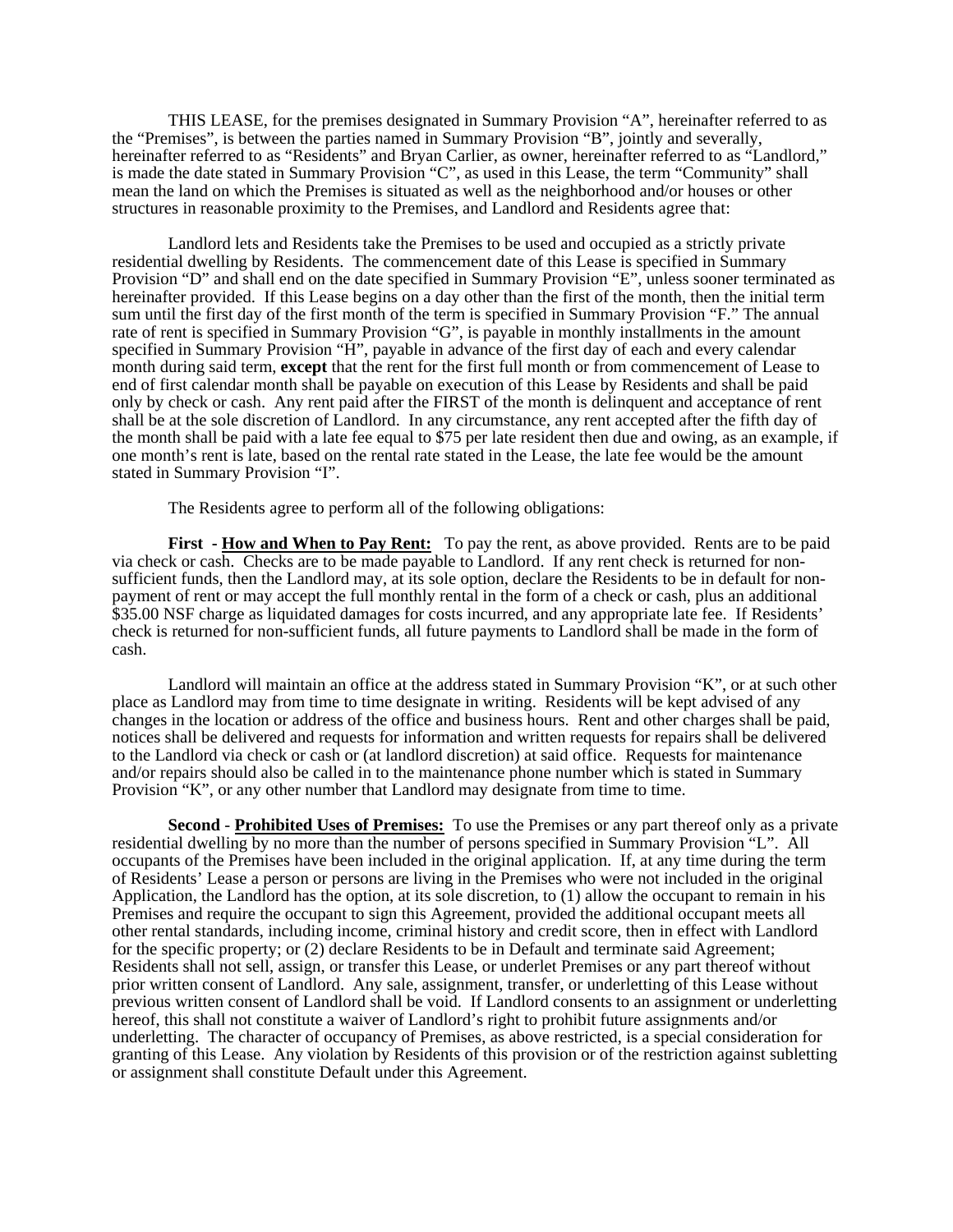**Third** - **You Must Take Good Care of the Premises:** Residents shall take good care of and keep in a clean condition the Premises, its appurtenances, fixtures, kitchen appliances, window treatments, if any, and equipment, including filters, and shall not drill into, disfigure, deface, paint, decorate, change or add locks, or change any part of the Premises, buildings, grounds or any other part or portion of and on which the Premises is located, or allow same to be done. Residents agree to keep the grounds adjacent to the Premises, together with adjacent walks and parking space, in a safe and proper condition; to preserve all grass, flowers, shrubs, hedges and trees. Cutting of grass, pruning, spraying, watering and other maintenance work on all grounds and planting on the grounds of the Premises will be solely performed by Landlord. Landlord has the right to show property to potential new renters will give 24 hours' notice to Residents prior to showing; property is expected to be in clean condition for any showings.

**Fourth** - **Insurance is Required:** Landlord shall carry appropriate casualty insurance on its interest in the Premises. Residents agree to obtain renter's insurance at their own expense and with adequate coverage for the duration of the lease agreement. Residents acknowledge and agree that in the event that they do not have renter's insurance or if their policy provides insufficient coverage, then the Residents shall be personally liable to all damages and losses that would normally be covered under a renter's insurance policy. Residents will provide Landlord with proof of insurance within five (15) days of executing this Lease, which also names Landlord as a second-named insured on the policy required in this Provision.

 Residents' failure to obtain or to continue to maintain insurance during the term of this Lease or any renewal thereof shall constitute an Event of Default hereunder and Residents agree that they shall hold Landlord harmless, and agrees to indemnify Landlord, for any loss, damage or injury that they, their occupants or guests suffer in the Premises.

**Fifth** - **Damages you May Be Liable For:** Landlord, at its own discretion, shall repair Premises, its appurtenances, fixtures, and equipment where rendered necessary by misuse or neglect of Residents, their family, guests, employees or agents at Residents' sole expense. Landlord shall bill Residents for these repairs which shall be due and payable within fourteen (14) days or it shall be additional rent, payable on demand. Landlord may remove any alterations made by Residents without permission, and Residents shall pay the cost of such required work as additional rent. Landlord assumes no liability for loss or damage to personal property which may result from such removal. On ending of term in any manner, Residents shall surrender Premises in as good order and condition as they were at beginning of term, reasonable wear and tear excepted. If the Premises are not surrendered in a condition as above described, Residents shall be liable to the Landlord for all damages which the Landlord shall suffer. Residents will also be liable for all claims made by a succeeding resident against Landlord resulting from any delay in delivering possession of the Premises to a succeeding resident if this delay is due to the Resident's failure to surrender the Premises and/or in complying with the covenants of this Lease.

**Sixth** - **Comply with Rules & Regulations:** Residents, their families, guests and other invitees shall not make or permit any type of disturbing noise to be made in Premises, or the Community of which the Premises is a part, or permit anything to be done by any such persons that will interfere with the rights, comforts or conveniences of other Residents of the Community which in the sole opinion of the Landlord detrimentally affects the quality of living in the Premises or Community. Residents shall not place or permit any obstructions in any common area or access roads of the Premises. Residents may not remove or change the blinds installed by Landlord. Any decoration not in conformity with the Landlord's policy shall be an Event of Default of this Lease. No articles shall be hung from windows, landings, or balconies. No dirt or other substances shall be shaken or thrown from the windows, doors, landings or balconies. Residents shall maintain patios and balconies in such a manner as will be in keeping with the decor of the Community. Additional provisions regarding use of balconies and patios are included in the Landlord's House Rules and Regulations.

**Seventh**- **No Pets:** Residents are not permitted to maintain pets in the Premises. Any prohibited pet harbored in the Premises shall constitute an immediate Default under the Lease Agreement. Residents shall prohibit all guests from bringing animals onto or into the Premises.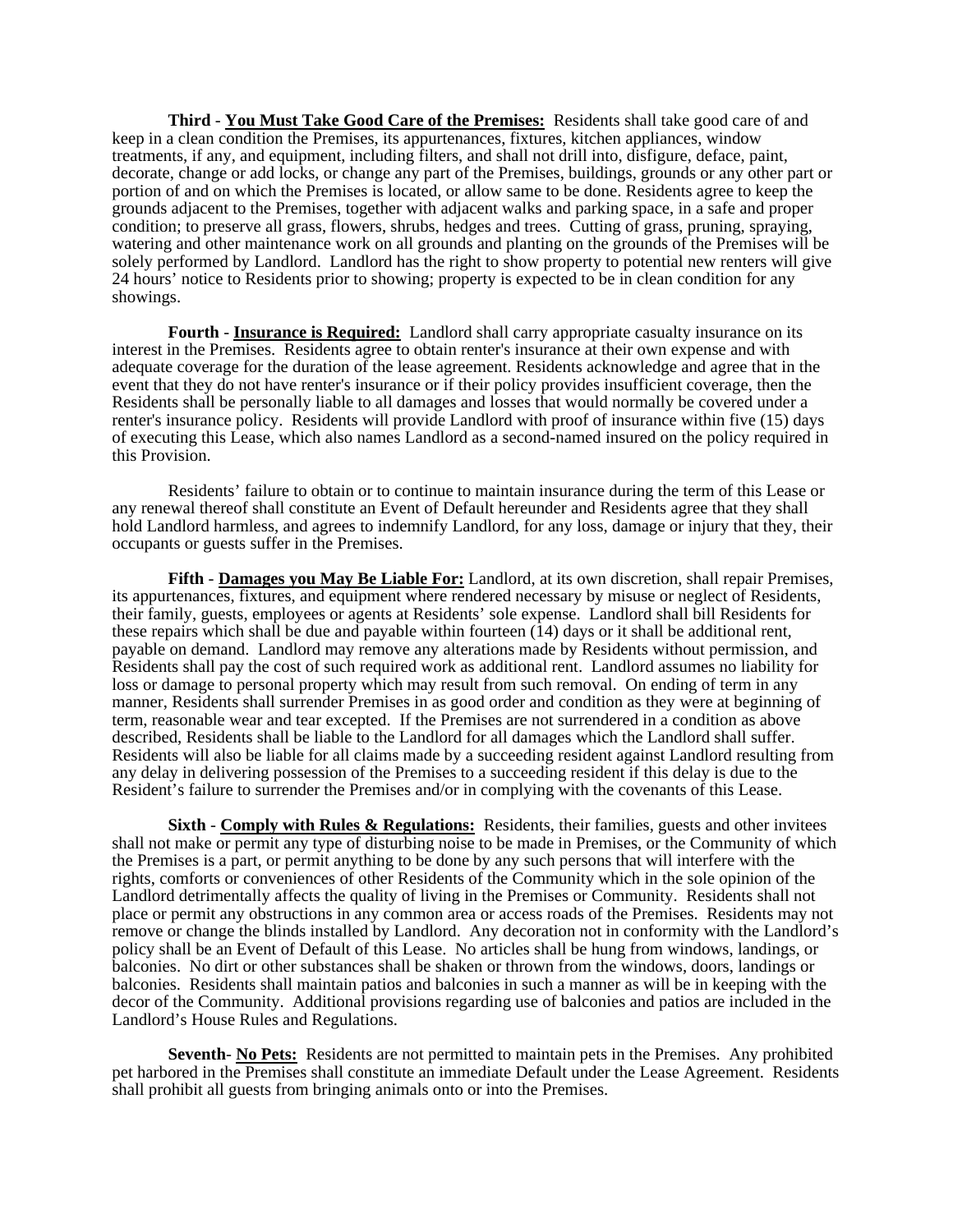**Eighth - How to Handle Emergencies:** Residents agree to call the police with any nonemergency noise complaint. Residents agree to dial 9-1-1 immediately in the case of accident, fire, smoke or suspected criminal activity or other emergency. Residents then agree to evacuate the Premises, if necessary, or if safe, to thereafter notify our representative on call. Landlord makes no representation, express or implied warranty of security or Residents' safety.

**Ninth - Smoke Detectors, Repair & Battery Replacement:** Landlord shall furnish, at the inception of this Lease Agreement smoke detectors as required by building or fire codes in effect at the time of the Lease, Landlord will test them and provide working batteries at the inception of this Lease Agreement. During the term of this Lease Agreement, Residents must pay for replacement of batteries as needed. Landlord may replace dead or missing batteries at Resident's sole expense, which Landlord shall bill Residents for these repairs, which shall be due and payable within fourteen (14) days or it shall be Additional Rent, payable on demand. Residents agree to immediately report smoke detector malfunctions to Landlord. Neither Residents nor others may disable smoke detectors. If Residents disable a smoke detector or fail to replace a dead battery, or fail to report malfunctions to Landlord, this shall constitute an Event of Default under this Lease Agreement.

**Tenth** - **You May Not Use the Premises for Hazardous Activities:** Residents shall comply with all local, state and federal laws, ordinances, governmental regulations and with regulations of Board of Fire Underwriters applicable to Premises. Residents shall not do anything or allow anything to be done on Premises which will increase Landlord's rate of fire, liability or casualty insurance for the Premises. Explosive, obnoxious, environmentally hazardous, or illegal substances will not be permitted to be kept by Residents in the Premises.

**Any activity on roof top areas** of the Premises by Residents, their families, guests and other invitees is strictly prohibited and shall constitute an Event of Default under this Lease Agreement.

**Smoking** on or in the Premises of any kind by Residents, their families, guests and other invitees is strictly prohibited and shall constitute an Event of Default under this Lease Agreement.

**Candles** in the Premises of any kind are strictly prohibited and shall constitute an Event of Default under this Lease Agreement.

**Eleventh** - **In The Event of Damage to the Premises:** If Premises shall be partially damaged by fire, repairs shall be made by Landlord as speedily and conveniently as reasonably possible. In case damage shall be so extensive as to render Premises untenantable, rent shall cease until such time as Premises shall have been substantially returned to its prior condition. In the event of substantially total destruction of building of which Premises form a part, by fire or otherwise, or in case damage to Premises shall be so extensive that it cannot, in the opinion, of the Landlord, be repaired within ninety (90) days, or if Landlord shall decide not to rebuild, then rent shall be paid only up to the time of such destruction or damage, and all interest of Residents in Premises shall terminate, and all obligations under this Lease shall become void from such time, except for Residents' responsibility to pay rent through the termination date and any liability of Residents for the damage. In the event that any question shall arise between Landlord and Residents as to whether or not repairs shall have been made with reasonable dispatch, allowance shall be made for any delay which may arise in connection with adjustment of an insurance loss, and for any delay arising out of what are commonly known as "labor troubles" and "acts of God" or any other cause beyond Landlord's control.

**Twelfth** - **Default & Remedies:** This Lease is made upon the condition that Residents shall punctually and faithfully perform all of the covenants, conditions, and agreements by it to be performed as in this Lease set forth. The following shall be deemed to be an event of default (each of which is sometimes referred to as "Default"):

 a. Any or all part of the rent required to be paid by Residents under the Lease or any installment thereof, shall at any time be in arrears or be unpaid, one (1) day after said rent is due according to the terms of this Lease;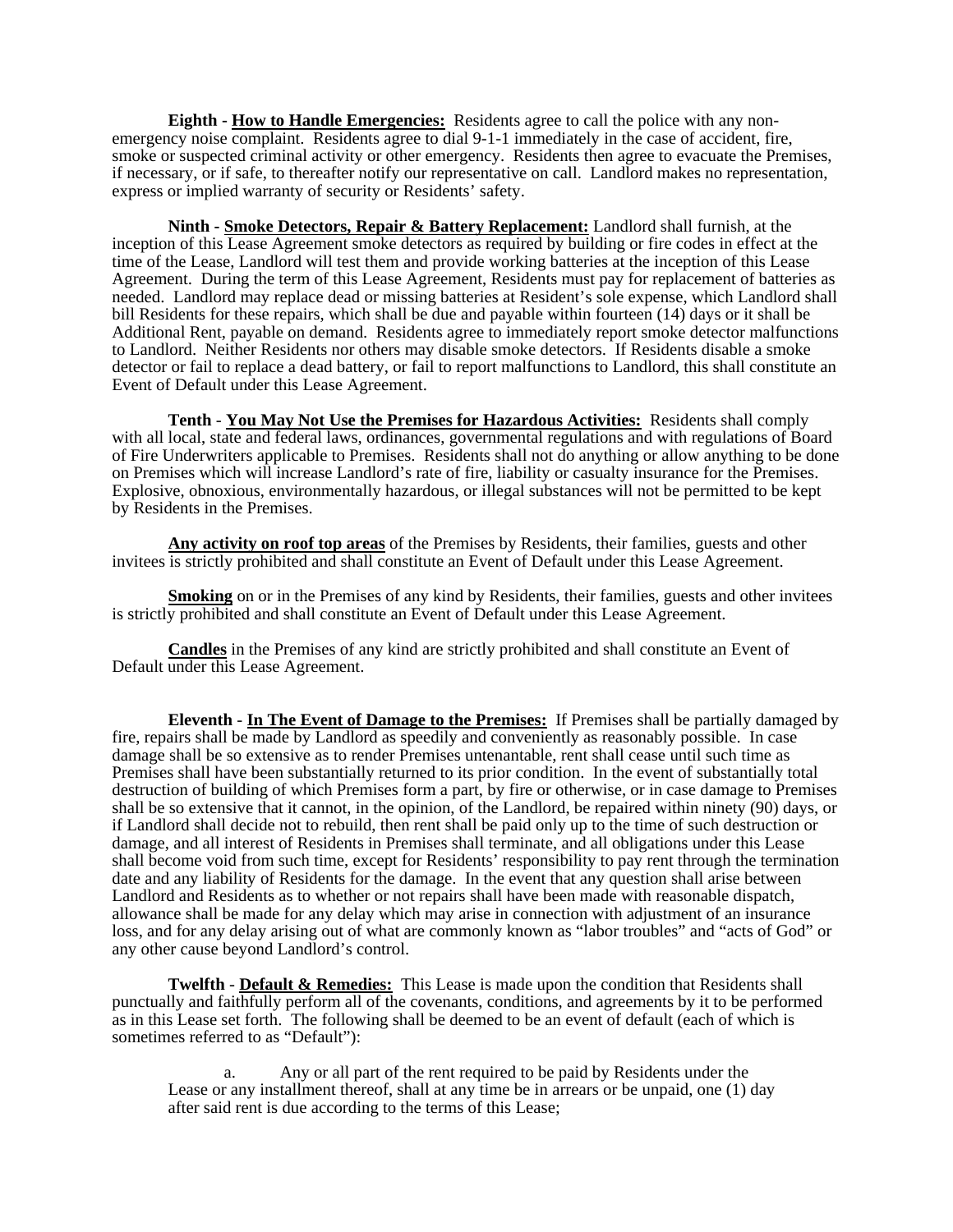b. Residents fail to perform or observe any of the other covenants, agreements or conditions provided for in this Lease. In the event said failure materially affects the health and safety of any occupants of the Premises or Residents of the Community and said failure shall continue for a period of thirty (30) days after written notice thereof from Landlord to Residents, or Resident(s) shall have committed the same or similar act and have been given notice by Landlord on more than one occasion.

 c. The estate created in Premises is hereby taken by execution or other process of law or a substantial part of the assets of Residents or Residents' Guarantor is placed in the hands of a liquidator, receiver, or trustee, or if Resident or Guarantor makes an assignment for the benefit of creditors, or admits in writing that Residents cannot meet their obligations as they become due, or is adjudicated a bankrupt or any such Guarantor institutes any proceeding under any federal or state insolvency or bankruptcy law as the same exists under any amendment thereof which may hereinafter be enacted, or under any other act relating to the subject of bankruptcy wherein Residents or such guarantor seeks to be adjudicated, bankrupt or be discharged of its debts or to effect a plan of liquidation, composition, or reorganization or should any involuntary proceedings be filed against Residents or such Guarantor under any such insolvency or bankruptcy law (and such proceedings are not removed within sixty (60) days thereafter). If any of the insolvency proceedings such as those referred to in this section are instituted against Residents, the Premises shall not become an asset of such proceedings. Any such act of bankruptcy shall automatically terminate any option to renew this Lease and, if applicable, any option to purchase the Premises under the terms and conditions of this Lease.

d. Residents give false or incorrect answers on the Rental Application.

 e. Resident or an occupant is arrested/convicted, or given a deferred adjudication for a felony offense involving actual or potential harm to a person, or is adjudicated to be a sexual predator, or a felony or misdemeanor offense involving possession, manufacture, or delivery of a controlled substance, marijuana, or drug paraphernalia as defined in Ohio Revised Code Sections 2925 and 3719.

f. Any illegal drugs are found in the Premises.

In the event of a Default, Landlord may, at its sole option:

 g. Terminate the Lease and immediately re-enter and take possession of the Premises and the whole thereof without notice and may remove from the Premises all persons and property using all necessary force to do so. Residents hereby waive any and all claim and agree to indemnify Landlord for any claim Residents may have of any kind against Landlord for damages on account thereof. If Residents remain in possession one (1) day after termination of this Lease, the Residents shall be guilty of forcible detention of the Premises and subject to all conditions and provisions above named and, in addition, to eviction and removal, forcible or otherwise at any time thereafter with or without process of law. Should Residents be in default or abandon the Premises and Landlord elects to terminate the Lease, Landlord shall be entitled to take the Premises from Residents.

 h. Institute suit for collection of the rent as it accrues pursuant to the terms of this Lease and damages including the cost of renovating the Premises and prorated advertising and commissions paid to rent the Premises without entering into possession of the Premises or canceling this Lease, whether or not Residents surrender the Premises to Landlord.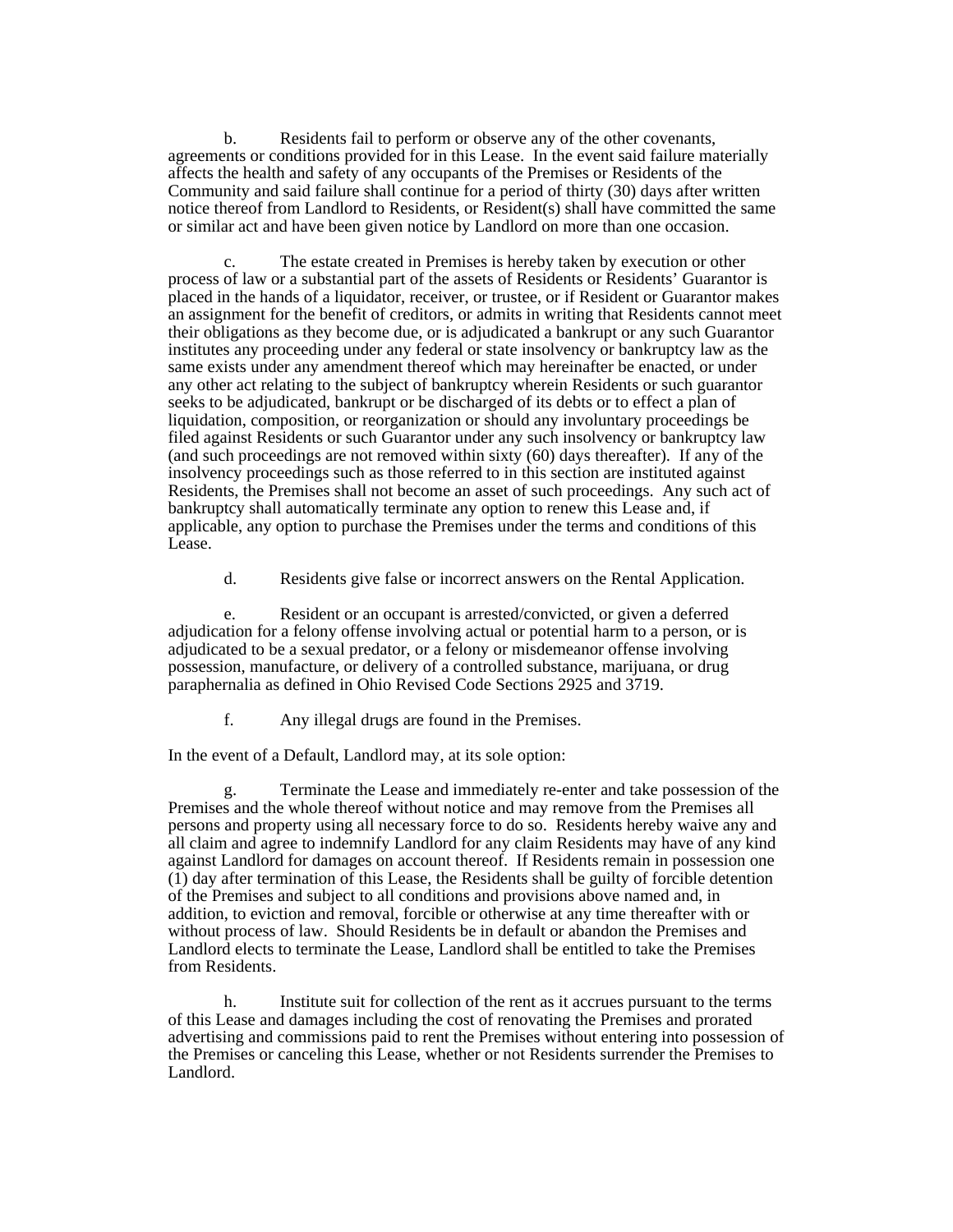i. Retake possession of the Premises from Residents by summary proceedings or otherwise, and it is agreed that the commencement and prosecution of any action by Landlord in forcible entry and detainer, ejectment or otherwise, or any execution of any judgment or decree obtained in any action to recover the Premises, shall not be construed as an election to terminate this Lease whether or not such entry or reentry be had or taken under summary proceedings or otherwise and shall not be deemed to have absolved or discharged Residents from any of its obligations or liabilities for the remainder of the term.

 Residents shall, notwithstanding such entry or re-entry shall, continue to be liable for the payment of the rent and performance of all covenants and conditions and agreements by Resident to be performed and set forth in this Lease. Residents shall be liable to Landlord for the stipulated rental provided therein for the balance of the term and any damages to the Premises, less reasonable wear and tear. All such payments shall immediately become due and payable to Landlord upon Residents' eviction or vacation of the Premises. Residents expressly release and agree to indemnify Landlord for any damage or loss to property left by Residents in vacating, abandoning, or on termination of the Lease which Residents might or may have against Landlord and Residents agree to hold and save Landlord harmless of and from any and all claims with respect thereto.

 All of the foregoing remedies are cumulative and are given without impairing any rights or remedy of Landlord including those under law whether said rights or remedies are stated herein or not. Residents agree that if their Default under this Agreement arises out of a breach of their statutory duty, that they will pay all costs, expenses and reasonable attorney's fees incurred by Landlord in connection with enforcing the obligations of the Residents under the Statute and under this Lease.

**Thirteenth** - **We Do Not Waive Our Right to Enforce This Lease:** The failure of Landlord to insist in one or more instances upon a strict performance of any of the agreements of this Lease, or to exercise any option herein contained, shall not be construed as a waiver or relinquishment of such agreement or option, but same shall continue and remain in full force and effect. No waiver by Landlord of any provisions hereof shall be deemed to have been made unless expressed in writing and signed by Landlord.

**Fourteenth** - **How To Serve Us With Notice:** Any notice by Landlord to the Residents shall be given in writing, and delivered personally or via e-mail either to the Residents or into the Premises or mailed, enclosed in a postpaid envelope addressed to the Residents at the Premises and shall be conclusively presumed to be delivered three days after deposit into a U. S. post office collection box or post office. Any notice by the Residents to Landlord is to be given in writing, and delivered to Landlord, either personally to Landlord's authorized representative, or via U.S. certified mail, return receipt requested, postage prepaid to the address stated in Summary Provision K of this Lease.

**Fifteenth** - **We Are Not Responsible for Temporary Interruptions of Service:** No diminution or abatement of rent or other compensation shall be claimed or allowed for inconvenience or discomfort arising from repairs or improvements made to Premises or its appliances, nor for any space taken to comply with any law, or ordinance or order of governmental authority. There shall be no diminution or abatement of rent or any other compensation for interruption or curtailment of any "services" or utilities which Landlord agrees to provide, when such interruption or curtailment shall be due to accidents, alterations, or repairs desirable or necessary to be made, or to inability or difficulty in securing supplies or labor for maintenance of such "service" or to some other cause. Landlord shall not be liable for any failure of water supply or electric current or any other condition arising out of any cause or causes outside of the control of the Landlord. Residents agree to report immediately any damage, defect or failure in the structure or mechanical equipment of the Premises to the office of the Landlord identified in Summary Provision "K", both in writing and by phone. Landlord will perform necessary repairs or replacements to be made at its own expense whenever such repairs and replacements are necessitated by normal wear, obsolescence, or mechanical failure not due to the fault of the Residents. Pursuant to Ohio Revised Code, Landlord may enter without notice in the event of an emergency. Further, Landlord may enter without written notice in the event Residents, a guest or occupant over the age of 16 is present at the time Landlord seeks to enter and admits Landlord to make necessary repairs, inspections, modifications or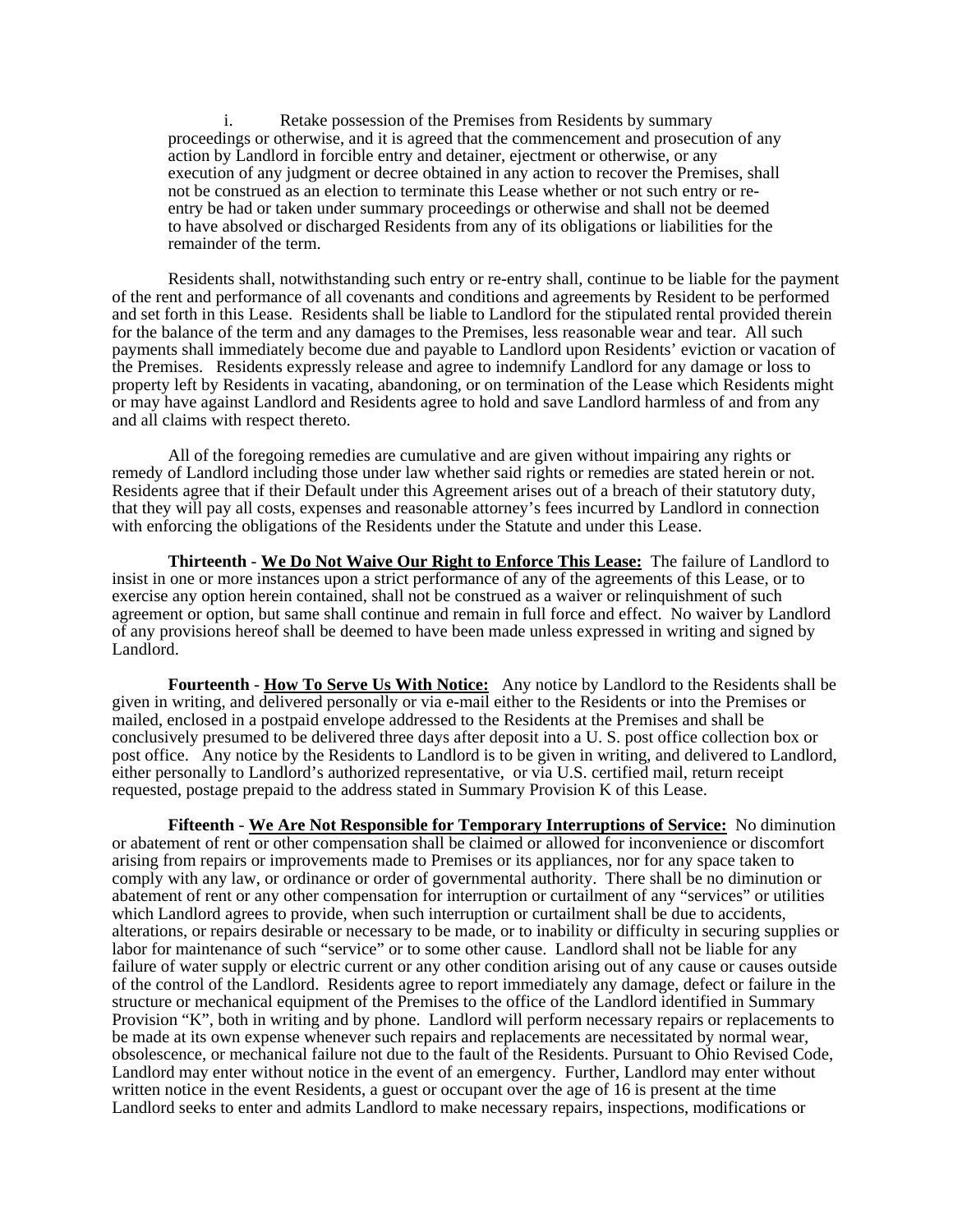estimates. Further, Landlord may enter with written notice if provided in a conspicuous place at least 24 hours prior to the anticipated entry. Landlord may make entry with written notice for the purposes of responding to any request tendered by Residents, making repairs or replacements; and estimating repairs, refurbishing costs; performing pest control; performing preventative maintenance; changing filters; testing or replacing smoke detector batteries; preventing waste of utilities; delivering, installing, reconnecting, or replacing appliances, furniture, equipment or security devices; removing or re-keying unauthorized security devices and locks; removing health or safety hazards (including hazardous materials), or items prohibited under this Lease Agreement or the Rules & Regulations; removing perishable foodstuffs if Residents electricity is disconnected; removing unauthorized animals; cutting off services provided by Landlord if necessary for repair or improvement; inspecting or showing the apartment to government or other inspectors for the limited purposes of determining compliance with housing and fire ordinances and regulations, or compliance with lenders' terms and conditions of mortgages, to admit appraisers, contractors, prospective buyers or insurance agents. Residents shall not unreasonably withhold their consent to enter the Premises. Residents understand that normal maintenance hours are from 10:00 a.m. to 7:30 p.m. Monday through Friday. No employee will be permitted to perform maintenance work unless authorized by request through the Landlord. All requests for repairs or maintenance must be made in writing and submitted to the Landlord at Landlord's office as specified in Summary Provision "K" or via telephone to the number listed in Summary Provision "K" or via email to the email address in Summary provision "K", before any work can be performed.

**Sixteenth** - **Repairs & Showings:** During August, September and October, prior to expiration of term of this Lease, applicants for lease of Premises shall be admitted at all reasonable hours of the day to view Premises. Landlord and Landlord's agent shall be permitted at any time during the term of this Lease to visit and inspect the Premises at any reasonable hour during the day, and workmen may enter at any time, when authorized by Landlord or Landlord's agent, to make or facilitate repairs in any part of Premises whenever same is necessary.

**Seventeenth** - **No Oral Representations Have Been Made:** Residents agree that all promises and representations made to Residents are contained in this instrument and that no oral representations have been accepted. Landlord has made no other representations or promises with respect to the Premises or the terms of the Lease Agreement, except those contained herein. No oral representations have been accepted. All modifications to this Agreement must be in writing, signed by Landlord or its agent and Residents.

**Eighteenth** - **If You Default Before Moving In:** If Residents, before the date above fixed for commencement of term hereof shall Default in performance of an agreement by Residents contained in any other Lease between Landlord and Residents, then, Landlord has the option to terminate this Lease and Residents shall not be entitled possession.

**Nineteenth** - **What Happens If You Can Not Have Possession On the Commencement of this Lease:** If Landlord shall be unable to give possession on date specified for commencement of term, thereof, Residents may, at any time within thirty (30) days after such specified date, notify Landlord of their election to terminate this Lease. Such notice shall be given in writing, addressed to Landlord, signed by one of the Residents, and thereupon, on receipt of such notice, this Lease, and all rights and obligations hereunder, shall cease, and Residents shall be entitled to receive back from Landlord all sums of money paid hereunder as their liquidated damages for any claim arising from an alleged breach of this Agreement.

 If no such notice is given, the obligation of Residents shall continue and they shall take possession of the Premises as soon as Premises are tendered by Landlord to Residents, provided, however, that Residents may not take possession of Premises until same are tendered by Landlord and provided further that rent herein reserved by Landlord shall not commence until such possession is tendered. Failure to give possession on date of commencement shall not extend term of this Lease, nor shall Landlord be subject to any liability for failure to give possession on said date. Should Residents take possession of Premises before Premises or building of the Community which is completed, there shall be no diminution or abatement of rent by reason of any such incomplete condition.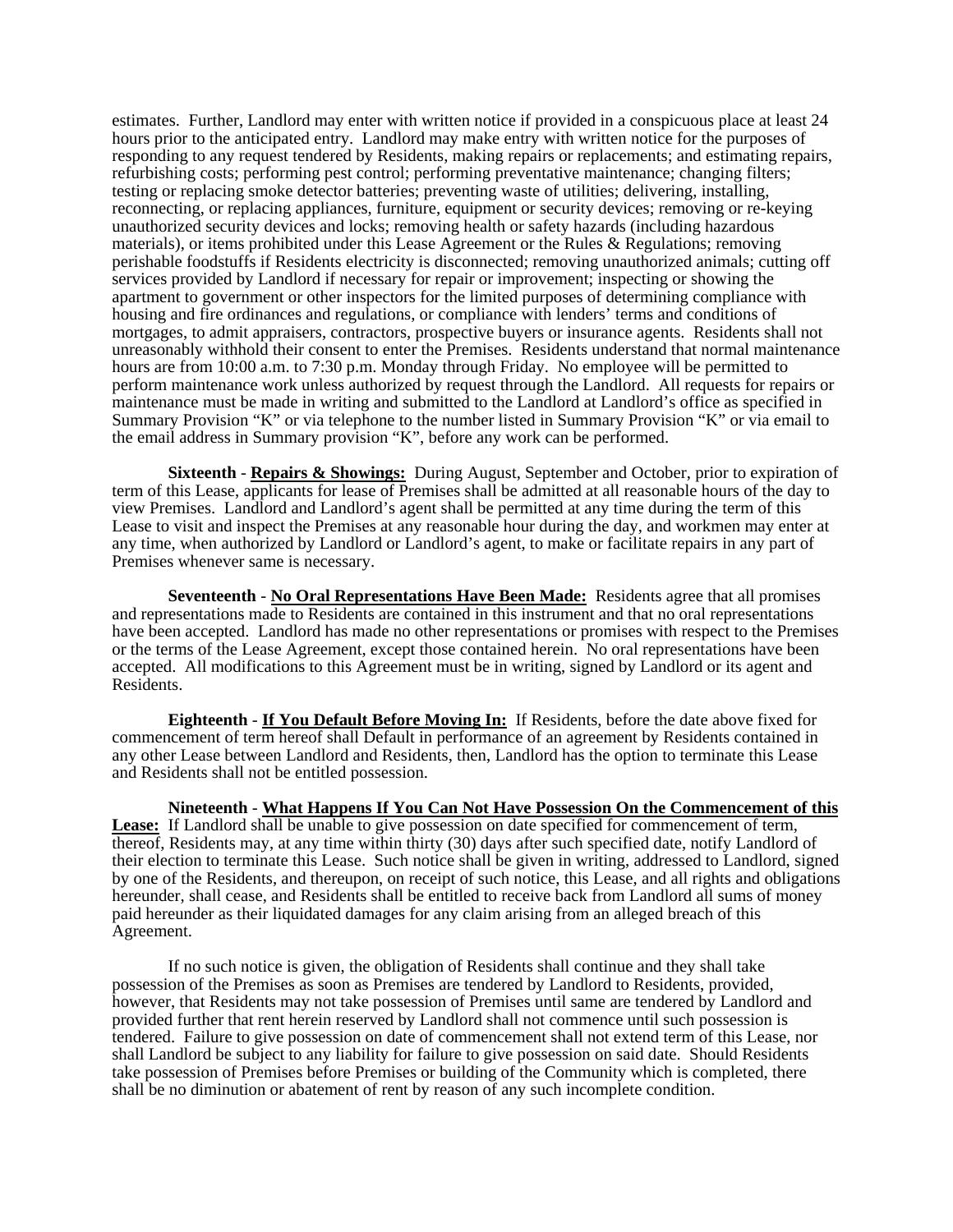**Twentieth - Release of Liability, Extermination:** Landlord shall not be liable for any damage or injury sustained by Residents, its occupants, guests, or occupants of Residents' use of the land appurtenant to the Premises or any recreational facilities. Further, the use of bicycles, skateboards, roller blades and big-wheel type vehicles in the Premises except for any driveway or sidewalk is strictly prohibited. Damage to buildings, trees, shrubs, or lawn areas resulting from play of Residents, occupants or guests shall be charged to Residents. Landlord shall not be liable for presence of bugs, vermin, or insects, if any, in the Premises nor shall their presence in any way affect this Lease.

**Twenty-First** - **You Must Use Appliances for Their Intended Use:** Residents agree not to interfere with or modify in any manner the cooking, refrigerating, heating or lighting installations made in or on the Premises, except with respect to replacing light bulbs, which Residents shall replace at their own expense. Landlord will replace light bulbs at Residents' sole expense (\$11.00 per light bulb) if so requested by Residents. Mechanical equipment shall not be used for any purpose other than those for which it was constructed or installed. Residents agree to use no facilities whatsoever for space heating except the heating equipment provided by Landlord. Use of supplemental heaters, including but not exclusively, ceramic or kerosene heaters is expressly prohibited. Use or storage of any type of supplemental heating equipment shall constitute an Event of Default hereunder. Heating and A/C filters must be replaced monthly with same type of filter as installed by landlord (paper filter, no fiberglass or blue filters). If landlord is required to change filter at any time during tenancy, a fee of \$21.00 will be charged as well as a charge of \$150 for cleaning of the Heating/AC unit at end of tenancy. **When the heat or air conditioner is running, all windows on Premises must remain closed or Residents are subject to any additional utility expenses beyond what is indicated in Summary Provision "M".** 

 Telephone installations, including both original equipment and any extensions or changes in location of service, shall be made at the expense of Residents subject to approval by Landlord. Residents shall not erect additional wiring or antennae for any type of radio or television reception.

**Satellite dishes are strictly prohibited.** Cable TV is permitted using the outlets already installed on the Premises. No additional cable outlets can be added without express, written permission of Landlord.

**Twenty-Second** - **Condemnation:** Should land whereon Premises are situated, or any part thereof, be condemned for public use, on taking of same of such public use, this Lease, at option of Landlord, shall be terminated and deemed null and void and term shall cease and come to an end, anything herein contained to contrary notwithstanding. Any monies paid for such condition or taking are solely the property of Landlord and Residents agree to waive any claim they may have to these funds.

**Twenty-Third** - **Automatic Renewal:** Residents are required to renew this Lease on an annual basis, unless already committing to a multi-year lease at the time of first signature (lease terms indicated in Summary Provision "C" and "D").

**Twenty-Fourth** - **False Representation in Application:** In the event Residents shall make any substantial misrepresentation therein, Landlord may treat same as a violation of this Lease, and the remedies provided under the terms of Provision Eleven hereof shall become and be applicable thereto.

**Twenty-Fifth** - **Motor Vehicles:** Residents are limited to one motor vehicles per legal driver. All other vehicles must be parked in any available on-street parking. Additional parking rules are contained in the House Rules and Regulations. Motorcycles are not to be parked on patios or in the Premises. Boats, trailers, etc. are prohibited.

 Parking of a junk car or motorcycle on the property is strictly prohibited. If a vehicle is an abandoned or junk motor vehicle as defined in Ohio Revised Code Section 4513.63 and is parked on the Premises, it will be immediately towed. Landlord reserves the right to refuse parking to any vehicle if Landlord determines it may endanger the life or property of other Residents or of Landlord and/or any vehicle which Landlord believes will distract from the attractiveness of the Premises. Residents are prohibited from performing any type of mechanical work on their motor vehicles on or at any part of the Community including but not limited to changing oil or other fluids.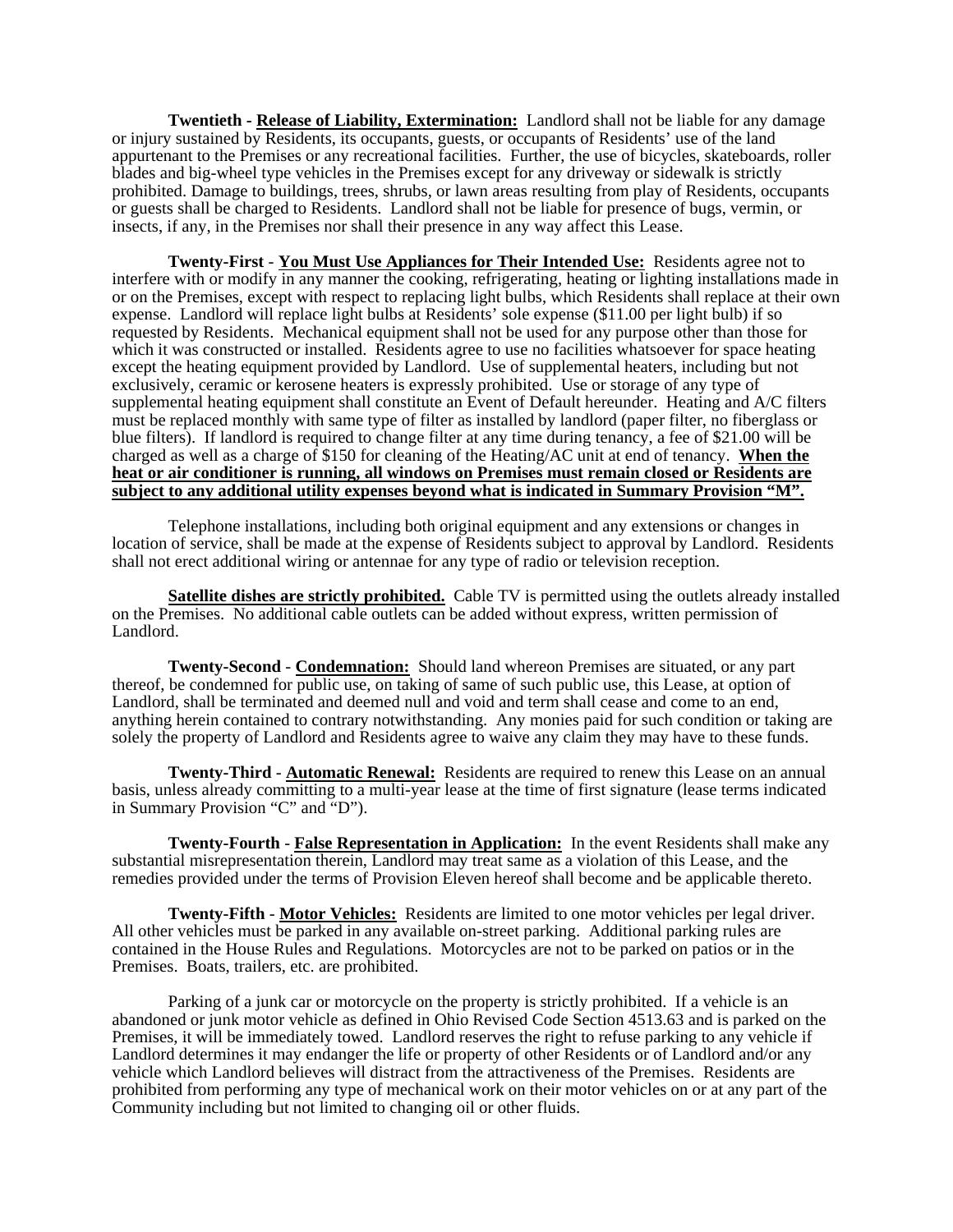**Twenty-Sixth** - **Waterbeds:** Waterbeds are not permitted.

**Twenty-Seventh** - **Binding Effect of One Resident:** Residents understand and agree that (if there is more than one on Lease) the act or notice of, or to, or signature of, any one or more of them, in relation to tenancy, termination, renewal, and/or any maintenance or service orders shall be binding on each and all of Residents signing this Lease with the same force and effect as if each and all of them had acted, signed, or given or received such notice or order.

**Twenty-Eighth** - **Release of Liability and Indemnity:** Landlord, its agents and employees, shall not be liable to Residents or other occupants, guests or invitees for injury or damage to person or property arising in or about the Premises or common areas, whether or not due to the negligent acts or omissions of the Landlord, its agents or employees, or other Residents, their guests or invites, and agree to indemnify and hold harmless Landlord from any and all liability or damages arising from any such claim.

**Twenty-Ninth** - **Property Insurance:** Residents agree to carry insurance covering all Residents property located in the Premises and to indemnify Landlord from any damage, loss, or liability Landlord may sustain because of acts or omissions by Residents or other occupants, guests or invitees.

## Landlord Agrees:

**Thirtieth** - **Quiet Enjoyment:** That if and as long as Residents pay the rent and perform and observe all of the agreements and provisions hereof, Residents shall quietly enjoy said Premises.

**Thirty-First - Utilities:** Subject to terms of Provision 12 above, Landlord shall furnish the utilities specified in Summary Provision "M".

**Thirty-Second - Security Deposit:** As part of consideration moving Landlord to execute this Lease Residents have paid to Landlord concurrently with execution of this Lease the sum as specified in Summary Provision "N" as security deposit, receipt of which is hereby acknowledged by Landlord. If, upon termination of this Lease, Residents are not in default hereunder and Residents have fully kept and performed all agreements of Residents herein contained and have properly notified Landlord in advance of the vacating of the Premises, then on such termination and surrender of Premises and return of keys to Landlord, Landlord will pay to Residents at their forwarding address, within thirty (30) days of surrender of Premises, the amount due. Interest will not be paid on the security deposit. The security deposit may not be applied toward any monthly rent obligation while Residents are in possession of the Premises. Residents understand that upon termination for any reason, it shall be Residents responsibility to return keys to the management office and obtain a key receipt from the management office and provide a forwarding address for each of the Residents.

**Thirty-Third** - **We Are Not Liable at Termination:** Except as herein provided Landlord shall not be liable to Residents for any damages or for other consideration on termination of this Lease.

**Thirty-Fourth** - **Rules & Regulations:** Residents acknowledge receipt of a copy of the Landlord's House Rules and Regulations which by this term are expressly adopted and incorporated by reference as if fully re-written herein. Residents, occupants, their guests and invitees must comply with all written rules contained in this Lease or any subsequent modifications (hereinafter "Landlord's Rules & Regulations"). Landlord may make changes to the House Rules and Regulations which, in Landlord's sole opinion, are necessary for the safe and/or efficient operation of all of Landlord's rental properties, at any time by mailing to Residents a notice of intent to modify the House Rules and Regulations. Said change shall be effective thirty (30) days after mailing by the Landlord regardless of the term or renewal date of this Lease Agreement.

**Thirty-Fifth** - **No Business In Premises:** It is further agreed that the Residents may not conduct any kind of business, including child care services, in the Premises except for any lawful business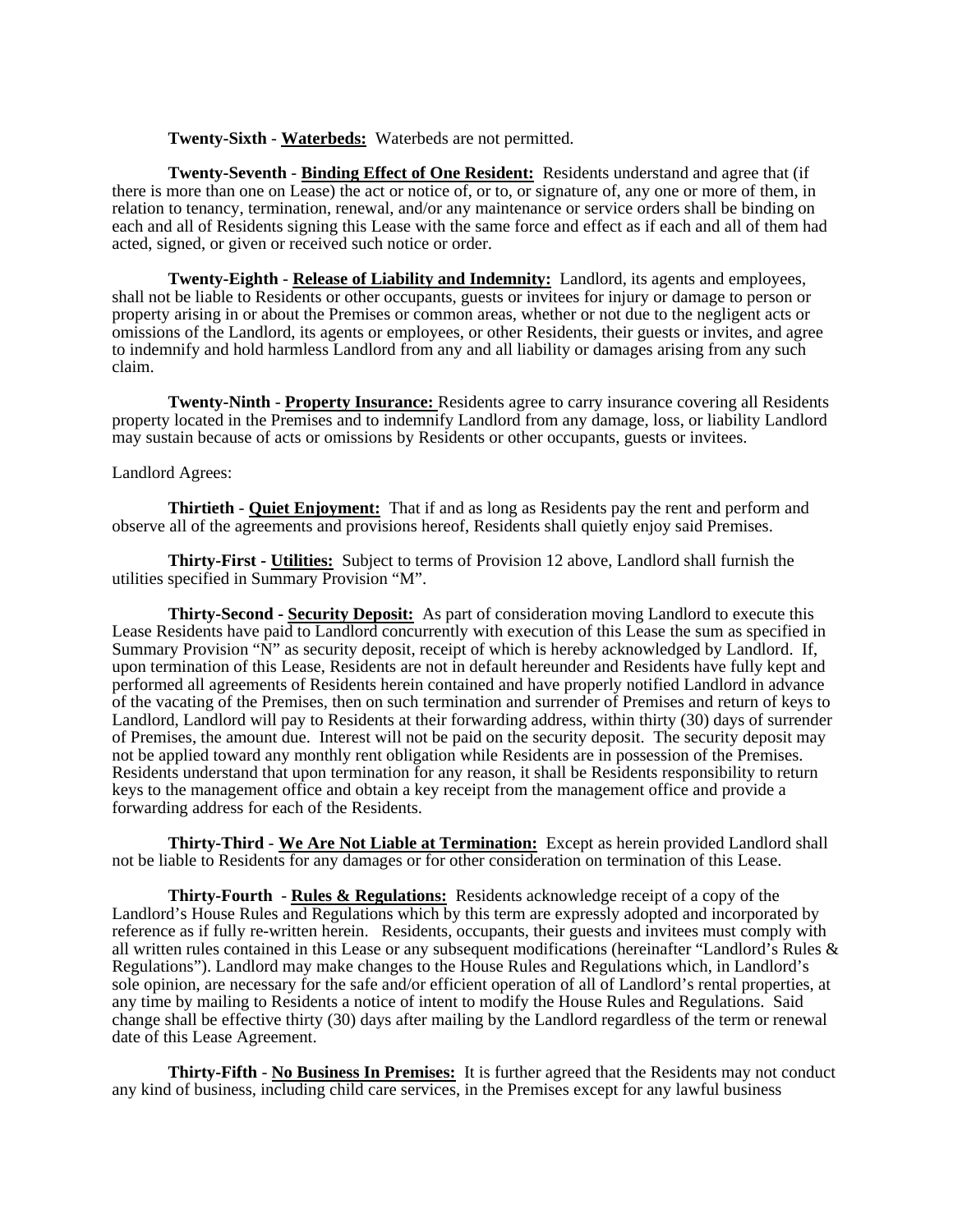conducted "at home" by computer, mail or telephone which is permissible if the customers, clients, or other business associates do not come to the Premises for business purposes.

\_\_\_\_\_\_\_\_\_\_\_\_\_\_\_\_\_\_\_\_\_\_\_\_\_\_\_\_\_\_\_\_ \_\_\_\_\_\_\_\_\_\_\_\_\_\_\_\_\_\_\_\_\_\_\_\_\_\_\_\_\_\_\_\_\_\_

\_\_\_\_\_\_\_\_\_\_\_\_\_\_\_\_\_\_\_\_\_\_\_\_\_\_\_\_\_\_\_\_ \_\_\_\_\_\_\_\_\_\_\_\_\_\_\_\_\_\_\_\_\_\_\_\_\_\_\_\_\_\_\_\_\_\_

\_\_\_\_\_\_\_\_\_\_\_\_\_\_\_\_\_\_\_\_\_\_\_\_\_\_\_\_\_\_\_\_ \_\_\_\_\_\_\_\_\_\_\_\_\_\_\_\_\_\_\_\_\_\_\_\_\_\_\_\_\_\_\_\_\_\_

**IN WITNESS WHEREOF,** the Landlord and Residents have respectively executed this Lease as of the day and year first above written.

LANDLORD: \_\_\_\_\_\_\_\_\_\_\_\_\_\_\_\_\_\_\_\_ Bryan Carlier

RESIDENTS: \_\_\_\_\_\_\_\_\_\_\_\_\_\_\_\_\_\_\_\_\_\_\_\_\_\_\_\_\_\_\_\_ \_\_\_\_\_\_\_\_\_\_\_\_\_\_\_\_\_\_\_\_\_\_\_\_\_\_\_\_\_\_\_\_\_\_

\_\_\_\_\_\_\_ Residents acknowledge receipt of a copy of the House Rules and Regulations (Appendix A of lease).